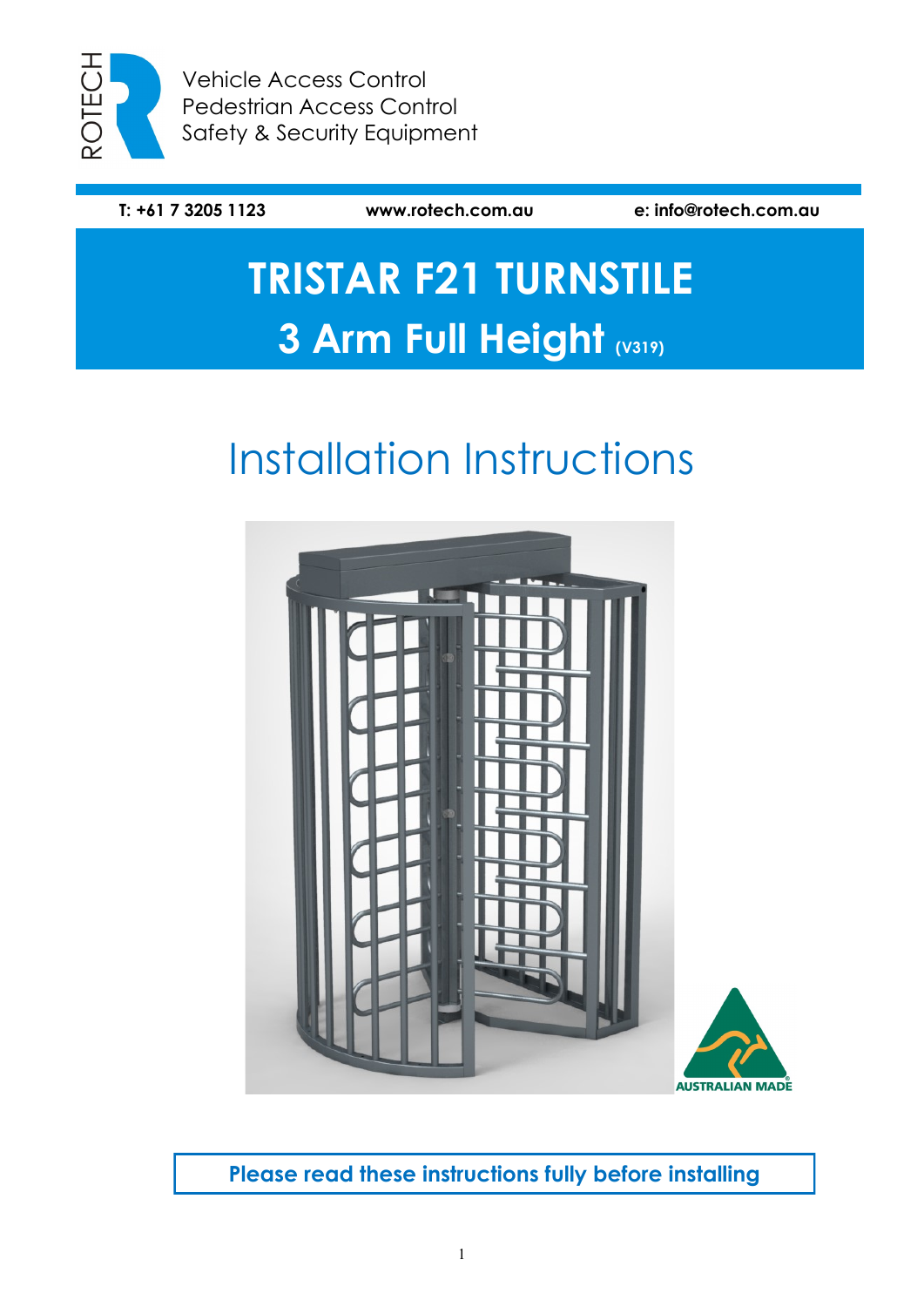### **TriStar FH 21 Main Components**

The turnstile consists of six main components:

- Main Frame
- Sweep
- Header Box
- 3 x Rotor Arms.

The rotors only fit one way and the top of the rotor is marked TOP.

The Turnstile is supplied in knock down form on a pallet 1400 x 800 x 2300 and weighs 200kgs. One person can assemble the turnstile but it is advisable to use two people for safety reasons.

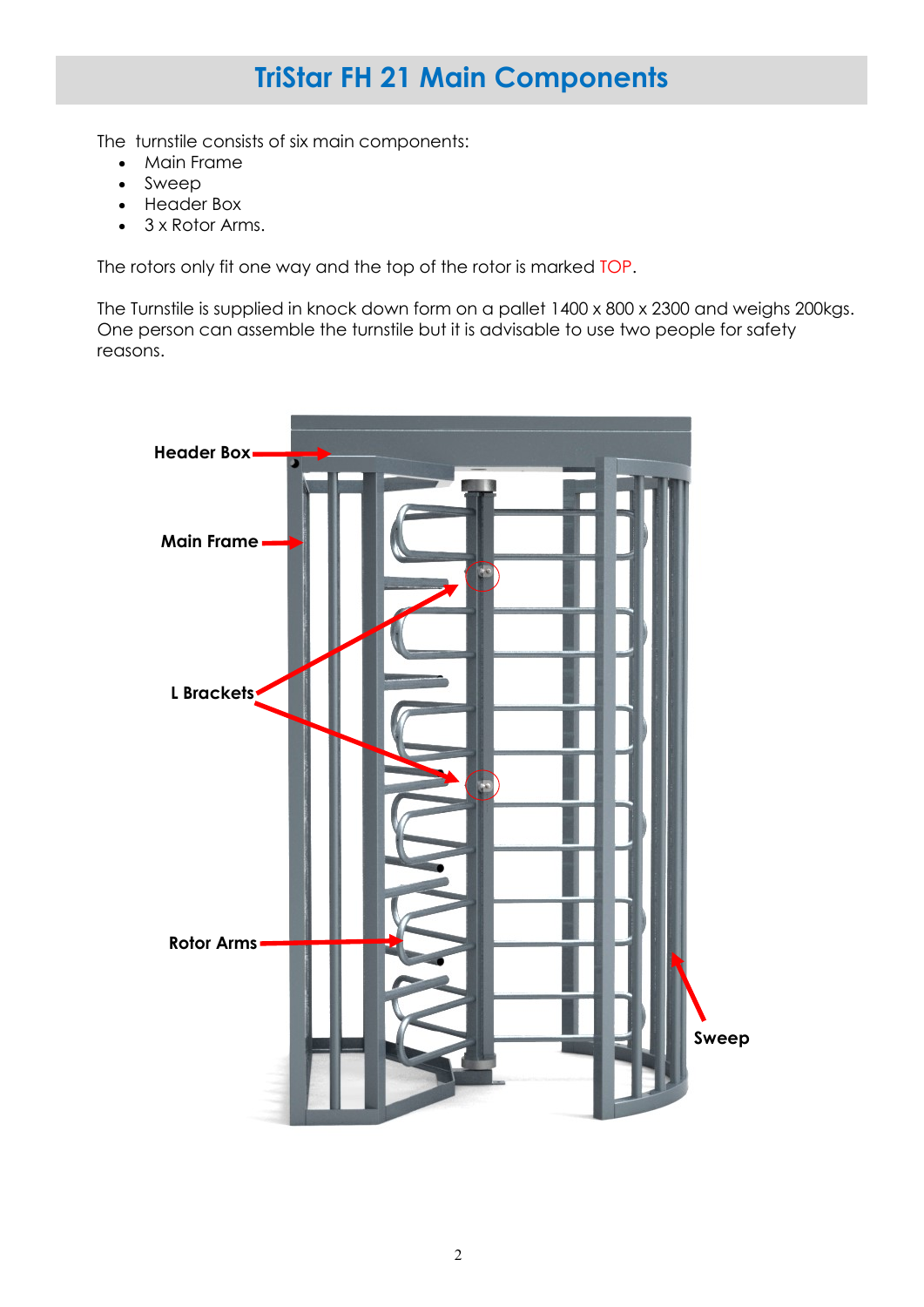### **Dimensions**

| 300ml clearance required for maintenance<br>ந<br>$2100 -$ | 2275 |
|-----------------------------------------------------------|------|
|-----------------------------------------------------------|------|



## **Specifications**

### **Specification TriStar F21 Turnstiles**

- **1. Throughput:** 15 people per minute
- **2. Duty Cycle:** 100%
- 
- 
- 
- 

- 
- 

**3. Mains supply:** 1 Amp @ 240 VAC

**4. High Capacity Mechanism:** Mechanical pawl and rollers non-reversible after 33°

**5. Solenoid:** 4 AMPS @12V DC

**6. Power Failure Options:** Battery back up is standard. Operates as normal for 3000 operations.

> When battery backup is not connected these options are only possible at the time of ordering and cannot be changed on site:

- Locked entry free exit
- Locked exit free entry
- Locked in both directions
- Free wheel in both directions
- **7. Controller:** TL 100 B

**8. Self locking time out:** Dip switch adjustable 3-10 secs

**9. Trigger Pulse:** N/O pulse 0.5 sec -1 sec maximum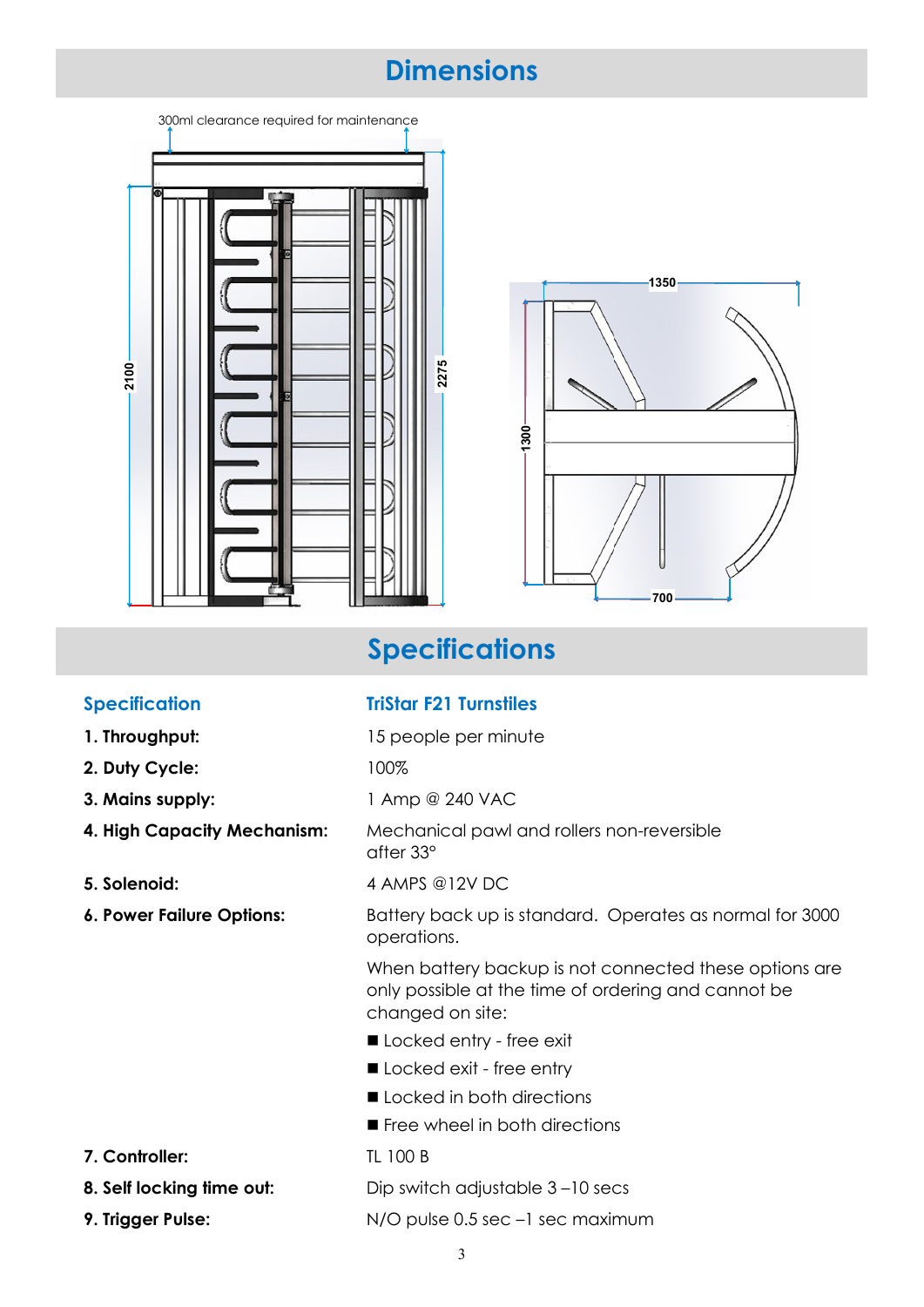### **Installation Instructions**

- Remove packaging, cable ties and disassemble.
- Open the header box and remove top and bottom flanges.
- Place the main frame into final position and bolt down, make sure it is square and level. This is **extremely important** as the rotor will not operate correctly if the frame is misaligned.
- Place the sweep in the correct position and bolt down, ensuring it is level.
- Lift header box into position and insert the 4 lengths 170 x 10 threaded rod into both ends of the header box and through the frame to prevent the header box falling while you jack it up.
- Fix 1 nut top and bottom of the stud. Jack up the header box using the 4 lengths of 8 x 250 threaded rod in the nutserts until it is 65 mm clear of the frame.
- Position lower rotor coupling (3 equal size blocks) onto the spigot on the main frame.
- Assemble rotor arms on the lower flange and tie together with cable ties. The rotors can only fit one way and the top is marked.
- Slowly lower the header box and engage the longest pin of the top coupling into the rotor arm, continue lowering and engage the other rotor arms.
- Tighten all bolts in the header box and rotate the arms. The arms should only require 2 kgs force to rotate freely and return to the default position. If the rotor is not free something is out of alignment, release the header box bolts and retry. If the problem persists you may need to use packers to level the sweep and /or the frame.
- Fit the two sets of "L" shape brackets onto the rotor arms and fasten securely, it is **extremely important** that these are secure.
- If they are not fitted or are loose it will damage the rotor couplings.

#### **NOTE: All electrical connections must be completed by a licensed electrician in accordance with Australian wiring regulations.**

- The cables can be fed to the header box via the holes provided in the frame.
- The power and control cables to the turnstile may be fed overhead, directly into the header box or alternatively from below in conduits from the slab and entering through the hollow members of the frame.
- Holes are provided to assist the installing of cables and plugs are provided to seal these holes.
- After the turnstile has been tested on mains power, it needs to be tested on the back up batteries. Disconnect the mains supply connect the red cable to POSITIVE on battery 1 and NEGATIVE on battery 2. Then test without mains connected if test is OK leave the battery connected.
- Do not attach any other equipment to the batteries or operate the turnstile without mains power except in an emergency. As this will run down the batteries.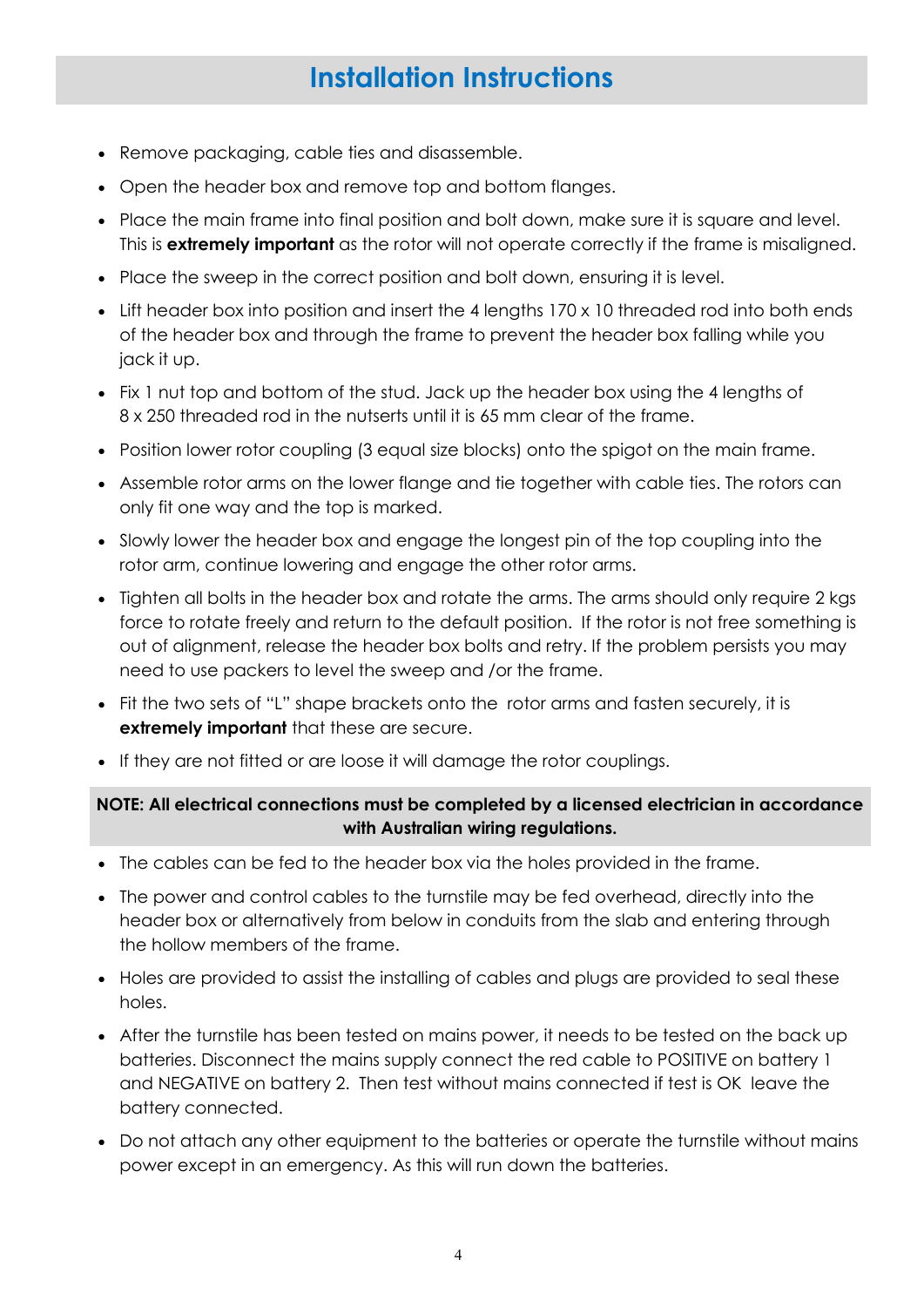## **Operation**

- The controller is triggered by a momentarily closed contact for  $+$  / 0.5 to 1 second. (It must not be longer than 1 second.) The solenoid unlocks the pawl to allow the rotor to rotate through 120°.
- Once past the 60° position the rotor can not be reversed to allow the person to back out.
- When the rotor has passed the 60° position the limit switch cam cancels the timer controlling the locking pawl and the turnstile locks itself.
- If a person does not proceed through the turnstile the timer will time out and lock the turnstile after a pre-set time.



### **Wiring Diagram**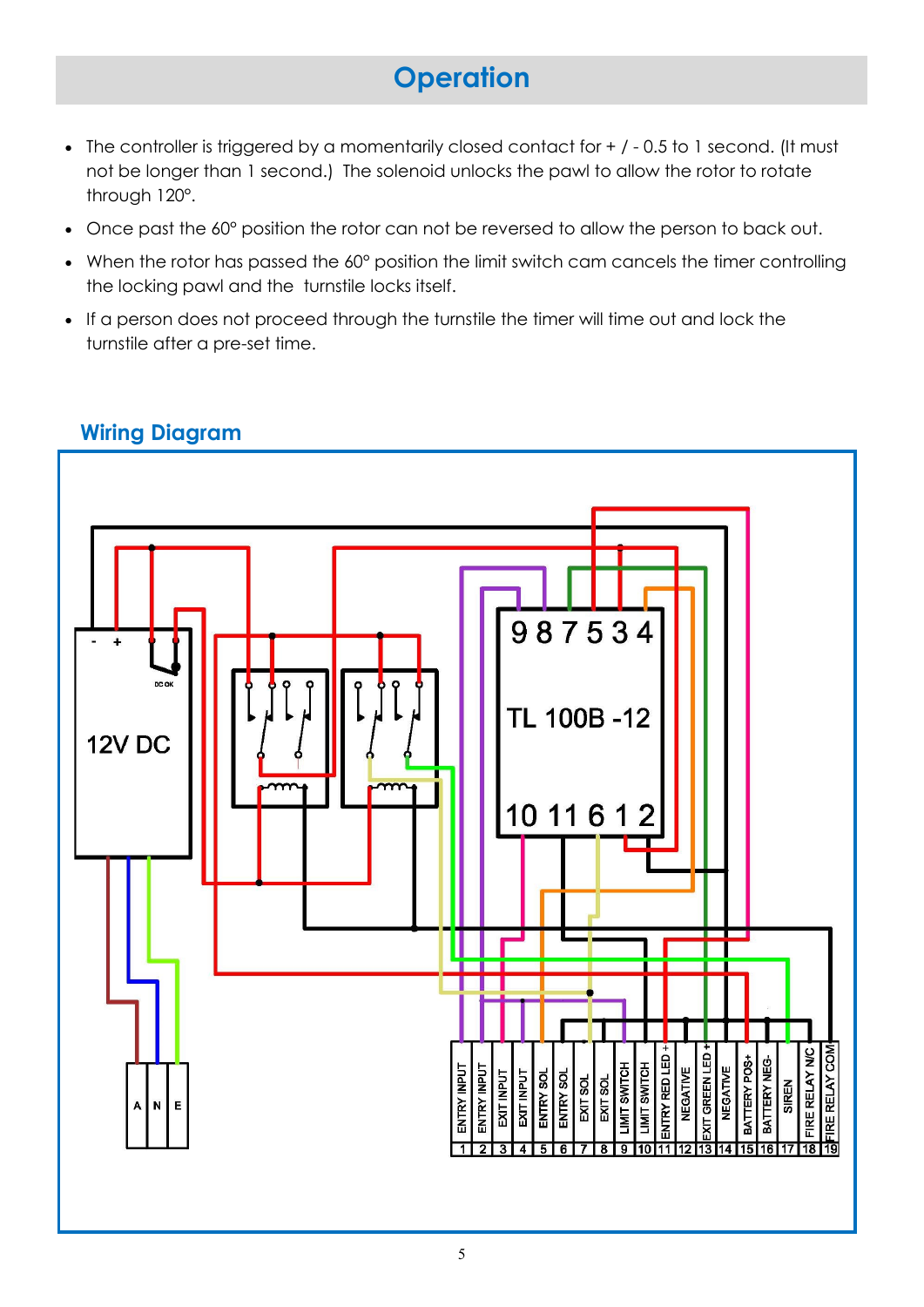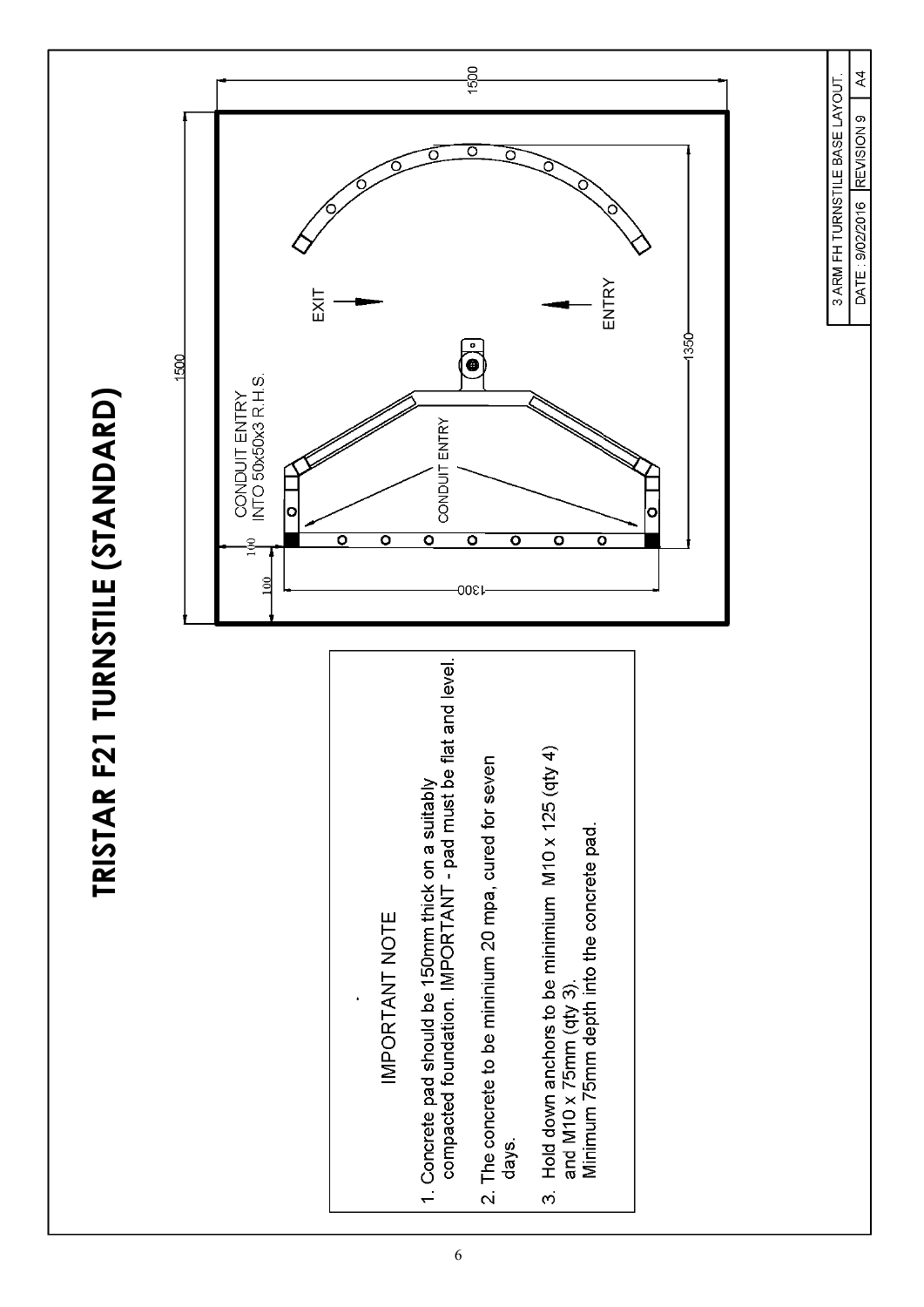